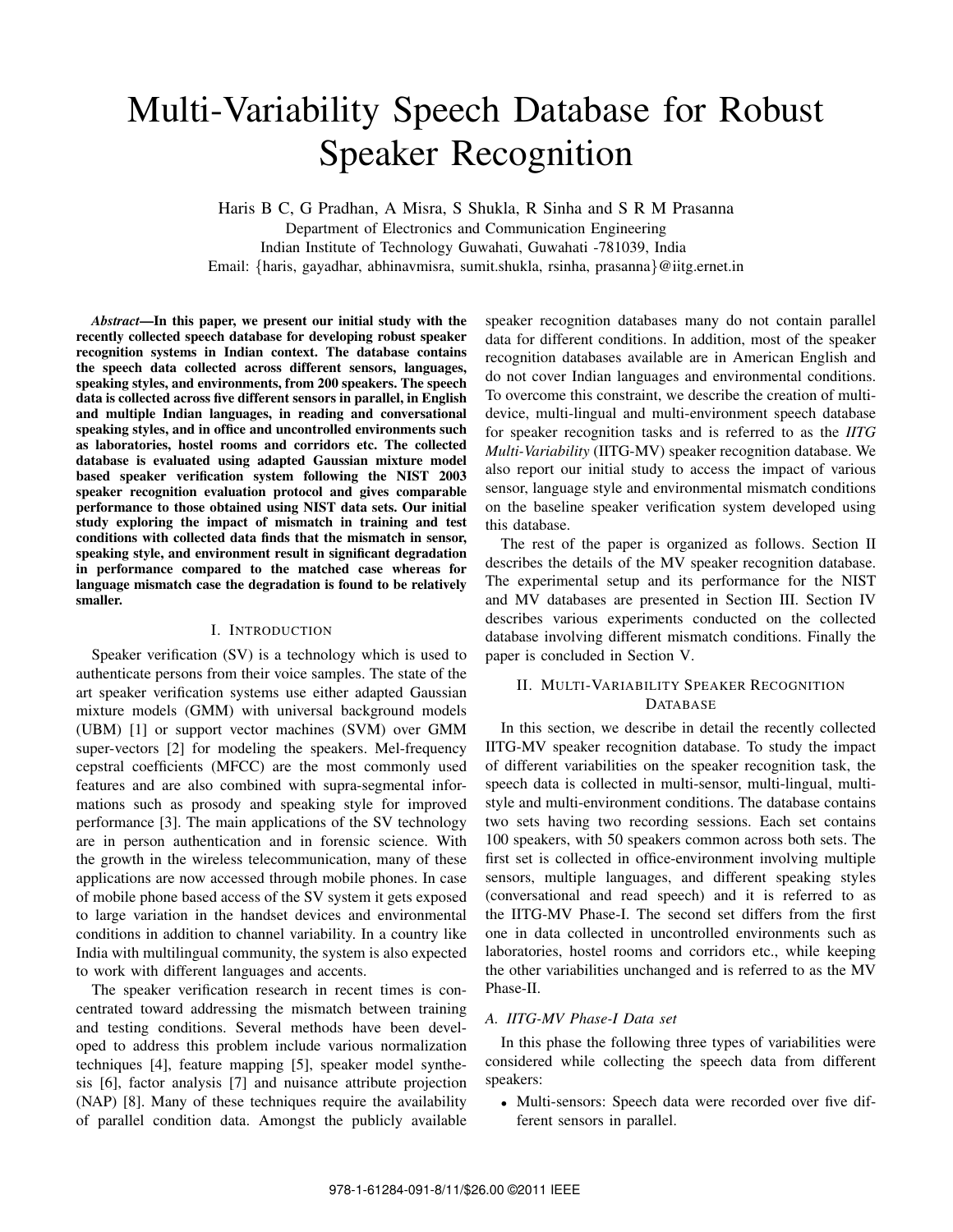Table I: Technical details of the sensors/devices used for collecting the speech data

| Device/sensor  | <b>Make/model</b>      | <b>Sampling Rate</b> | Recording |
|----------------|------------------------|----------------------|-----------|
|                |                        |                      | format    |
| Headset mic    | Frontech JIL 1903      | $16$ kHz             | way       |
| Tablet PC      | HP Elite Book 2730p    | $16$ kHz             | way       |
| Mobile phone-1 | Nokia 5130 XpressMusic | $8$ kHz              | amr       |
| Mobile phone-2 | Sony Ericsson W350     | 8 kHz                | amr       |
| <b>DVR</b>     | Sony ICD-UX70          | 44.1 kHz             | mp3       |

- Multi-lingua: Every speaker spoke in two different languages: English and his/her favorite Indian language.
- Multi-styles: Every speaker spoke in reading and conversational styles.

In Phase-I, the speech data collection was done in a small office room with electric fan and air conditioner switched on. The data was collected in parallel with a headset microphone connected to a Tablet PC, the built-in microphone of another Tablet PC, two mobile phones of different make with voice recording facility and one digital voice recorder (DVR). The motivation behind choosing these devices for data recording was to get a good sample of the sensors commonly used in portable devices. The technical details of these sensors/devices are summarized in the Table I.

The speech data was contributed by 81 male and 19 female subjects chosen from the student, staff and faculty community at Indian Institute of Technology Guwahati belonging to the age group of 20-40 years. These subjects represented different ethnic orientations and were chosen to have good ethnic mix. During the recording, the subject and the facilitator sat face to face across a table. A snap shot of the recording setup is shown in the Fig 1. The subject wore the headset microphone connected to the tablet-PC and the other devices were kept in front of the subject on the table for recording. In this phase of data collection the mobile phones were used in off-line mode, where the data is not transmitted through the wireless channel. Initially the subject contributed reading style speech data in English for 3-5 minutes duration. This was followed by two recordings of speech data of 6-8 minutes duration each in conversation style in English and in subject's favorite language, which happened to be his/her mother tongue in most cases. These languages are listed in Table II with their number of occurrences. In conversation style data collection, the subjects were prompted by the facilitators. Each subject also contributed the second session data after a gap of at least one week.

# *B. IITG-MV Phase-II Data set*

Unlike in the Phase-I, the Phase-II data collection was done in uncontrolled environments such as laboratories, hostel rooms and corridors etc. This dataset contains speech from 70 male and 30 female subjects. For collecting the data, the same hardware setup as in Phase-I was employed with some differences in operating conditions. For the data recording in this phase, the facilitator called the subject on his/her own mobile phone from a distant place and the speech data was recorded in the mobile phone at the facilitator's end. Another mobile phone operating in off-line mode with handsfree microphone attached to the subject at the waist level also



Figure 1: A snapshot of recording setup of the IITG-MV Phase-I data collection in the office environment.

Table II: The list of the languages and their occurrences in the IITG-MV database under subjects' favorite language category

|           | <b>Occurrence</b>        |                 |
|-----------|--------------------------|-----------------|
| Language  | <b>Phase-I</b>           | <b>Phase-II</b> |
| Hindi     | 28                       | 33              |
| Telugu    | 10                       | $\overline{2}1$ |
| Malayalam | 15                       | $\overline{8}$  |
| Oriya     | 12                       | $\overline{1}1$ |
| Bengali   | 4                        | 9               |
| Assamese  | 9                        | 6               |
| Gujarati  | $\overline{2}$           |                 |
| Tamil     | 8                        | 4               |
| Kannada   |                          | 5               |
| Nepali    |                          |                 |
| Mizo      |                          |                 |
| Marathi   | $\overline{\mathcal{L}}$ |                 |
| English   |                          |                 |

recorded the speech data similar to that in Phase-I. A snap shot of a recording in a laboratory is shown in Fig 2. The other devices, Tablet PC and DVR were used in the similar fashion as done in Phase-I.



Figure 2: A snapshot of data recording in a laboratory for the IITG-MV Phase-II data collection.

## III. EXPERIMENTAL SETUP AND BASELINE SYSTEM PERFORMANCE

For the experiments a speaker verification system was developed using Gaussian mixture model with universal background model (GMM-UBM) based speaker modeling approach [1]. The configuration of the system is similar to that of simple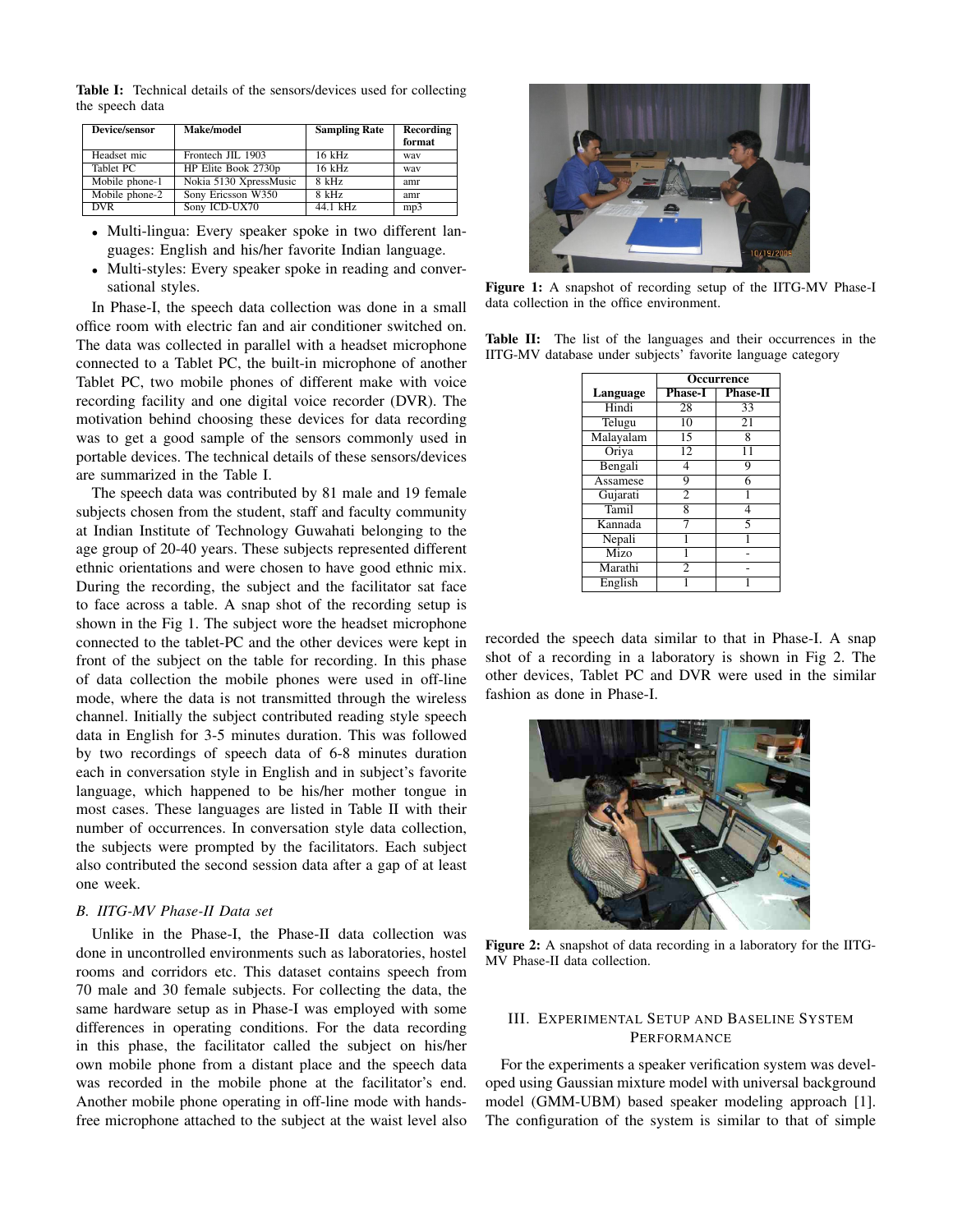SV system fielded in the NIST 2003 speaker recognition evaluations (NIST SRE-03) [9].

# *A. System structure*

The UBM was built with a mixture of 1024 Gaussian components with diagonal covariance matrices. The speaker models were created by adapting only the mean parameters of the UBM using maximum *a posteriori* (MAP) approach with the speaker specific data. All speech data used is sampled at 8 kHz with 16 bits/sample resolution and was analyzed using a Hamming window of length 20 ms, frame rate of 100 Hz and pre-emphasis factor of 0.97. The MFCC feature vectors of 39 dimension were used to parameterize the speech data. Each feature vector comprised of  $C_1$  to  $C_{13}$  static MFCC and their first and second order derivatives. To remove the non-speech portions from input data, an energy based voice activity detector with fixed threshold was used. The cepstral mean subtraction was applied on all features so as to reduce the effect of mismatch in channel. For finding out the performance of the SV system, the detection error trade-off (DET)curves were plotted using log likelihood ratio between claimant model and UBM. The equal error rate (EER) noted from the DET curve is used to quantify the speaker verification performance in all conditions. The SV system was developed using the hidden Markov model toolkit (HTK) [10].

# *B. Performance with NIST SRE-03 database*

NIST SRE-03 database was used to benchmark the performance of the chosen structure of the SV system. It contains speech data of 356 target speakers (144 males and 212 female) collected over cellular phone network. Each speech file is a part of conversation between two speakers. The speech data is sampled at 8 kHz with 16 bits/sample resolution. The training set contains speech data of 2 minutes duration per speaker. The test set contains more than 3000 segments of varying length. The evaluation of the system is done as per the NIST SRE-03 evaluation plan for primary task [9], where all the test segments of length falling between 15-45 seconds have to be tested against the models specified. Each test segment is tested against 11 models out of which one may be a true trial and rest are false trials. The UBM was trained using 10 hours of speech data (balanced in gender) taken from Switchboard Cellular Part 2 corpus. The above explained experimental setup results in 24981 trials for verification task including true and false trials.

The performance of the SV system trained and tested on NIST SRE-03 database in terms of DET curves is shown in Figure 3. It is noted that the EER is 10.5 % which is close to that of the similar complexity system reported in NIST SRE-03 evaluation [11].

## *C. Performance with IITG-MV database*

For evaluating the performance with our collected data, we have used the same SV system structure including the features as described above. To keep the recording condition same as that of the NIST SRE-03 database we have used the set of data



Figure 3: DET curve showing performance of the speaker verification system for NIST SRE-03 database



Figure 4: DET curve showing performance of the speaker verification system for IITG-MV Phase-I mobile phone data

collected over mobile phone condition from IITG-MV Phase-I data set. The training data set contains 100 speech segments of 2 minutes each from the first session recordings. The test set contains 1000 segments of speech, derived from the second session recording of the same data set with 10 segments for each speaker. The segments are of length varying from 30 to 45 seconds. Similar to NIST SRE-03 protocol, each test segment is tested against 11 models out of which one is a true trial. This makes a total of 11,000 test trials with a true trial to false trial ratio equal to 0.1. For building the UBM, we have used 10 hours of speech data from 50 speakers from IITG-MV Phase-II data set which are who are not common with speakers of Phase-I data set.

The performance in terms of DET curves for the SV system trained and tested on IITG-MV Phase-I data set from mobile phone condition is shown in Figure 3. It is noted that the EER is 10.3 % which is similar that observed for NIST SRE-03 database.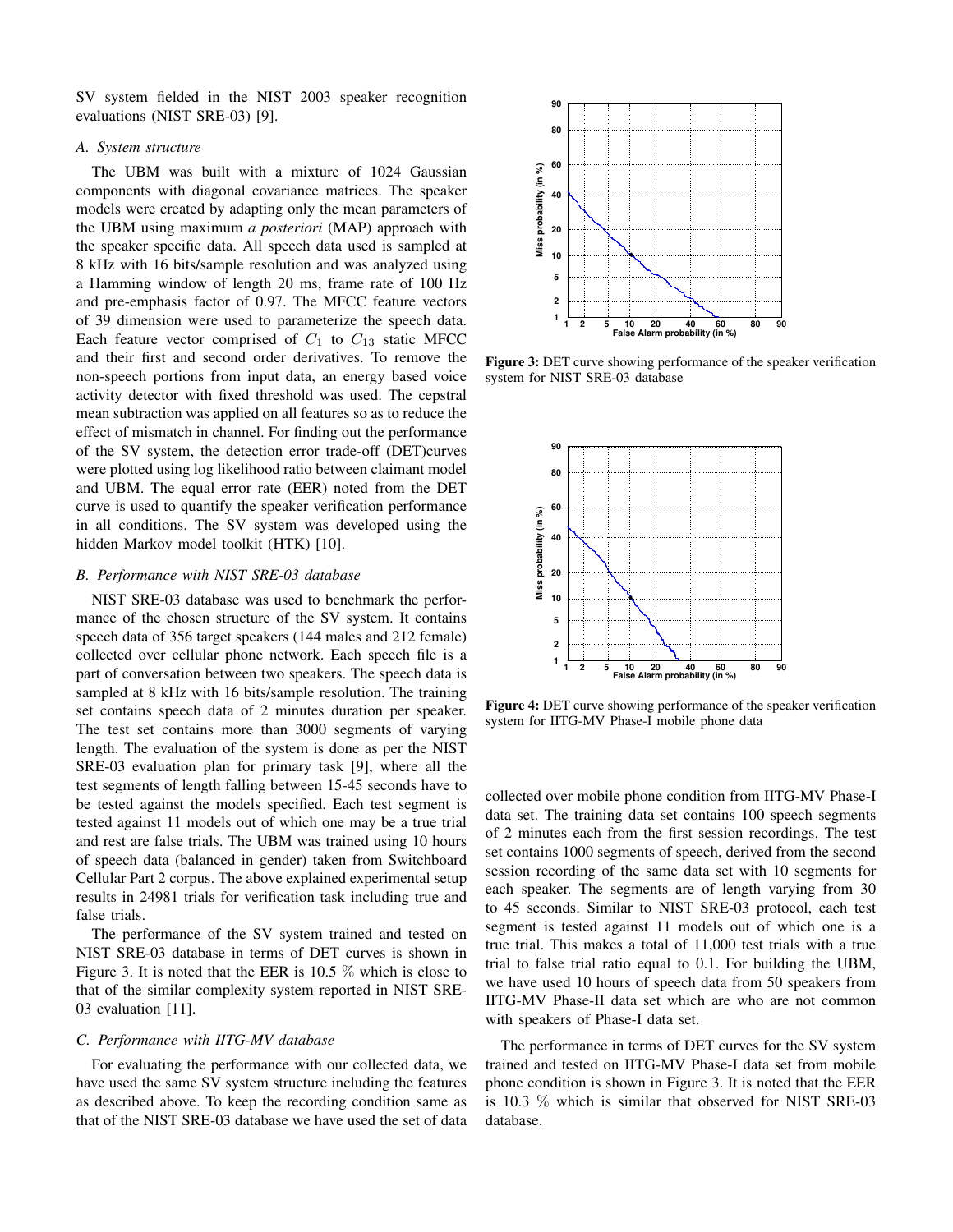

Figure 5: DET curves showing the performance of the SV system for sensor match and mismatch cases for IITG-MV Phase-I data.

# IV. STUDY OF DIFFERENT MISMATCHES ON SPEAKER VERIFICATION SYSTEM PERFORMANCE

To study how the mismatches in sensor, language, style of speech and environment between the training and testing affect the performance of a SV system, we have made use of the data collected under varying conditions in IITG-MV database. For these studies we have kept the SV system configuration same as described earlier.

## *A. Sensor mismatch*

The IITG-MV Phase-I database contains speech data from subjects, recorded in parallel using five different sensors, namely, headset microphone, mobile phone-1, mobile phone-2, Tablet PC built-in microphone and digital voice recorder. To study the effect of these sensors on the performance of the system, the language, the style of speech and the environment of recording, were kept fixed across the training and testing data. For this experiment we have used following conditions: environment as office, language as English, style of speech as conversation. As the data collected with headset microphone was the cleanest and of higher SNR, we have used that for training the speaker models while the testing is done using data collected using all the five sensors. The performance for different sensors in terms of DET curves are shown in Figure 5. It is noted that the best EER of 4.7% is observed for the matched case as expected. In mismatch conditions, EER of 11% , 13.2% , 13.5% and 19.7% are observed for tablet-PC, mobile phone-1, mobile phone-2 and DVR, respectively. Thus the mismatch in training and testing sensors results in large degradation in performance.

### *B. Language mismatch*

IITG-MV Phase-I data set contains speech data from 100 speakers in two languages: English and the subject's favorite language. The performance of the separate systems trained with English language data and with subject's favorite language data for matched and mismatched language testing conditions are given in terms of DET curves in Figure 6. It can



Figure 6: DET curves showing the performance of the SV system for language match and mismatch cases for IITG-MV Phase-I data.

be observed that in matched language cases, the performance of the system is similar irrespective of the language used for training and testing. Whereas, in case of mismatched language cases, the performances degrade by 2.5% in EER with respect to their matched case performances.

# *C. Speaking style mismatch*

The conversational and reading style of speech have considerable difference and this is a well known fact. A typical SV system application such as secure access, may collect the enrollment data for a speaker in reading style, while the test data is more likely to be in conversational style. So, it would be interesting to study the impact of speaking style on SV system performance. To study this, we have used the 100 speakers data from IITG-MV Phase-I data set available in both conversational and reading styles while keeping the other conditions of the data as headset sensor, English language and office environment. The performances of the separate systems trained using conversational and reading data for matched and mismatched testing conditions are given in terms of DET curves in Figure 7. It is noted that, for mismatched testing cases a performance degradation of about 4% in EER compared to that of the matched case.

## *D. Environmental mismatch*

To study the impact of environmental mismatch on the SV system performance, the data collected in office and in uncontrolled environments in IITG-MV Phase-I and Phase-II, respectively, was used. As across Phase-I and Phase-II there were 50 common speakers, the study was done on those set of 50 speakers rather than on 100 speakers set used for the above three studies. The required data for training and testing purposes, were created out of the 50 speakers set following the NIST SRE-03 evaluation plan for primary task as done for the earlier used 100 speakers data set. The other conditions of the data was kept as headset sensor, English language and reading style. The performances of the systems trained on office environment data when tested on office and